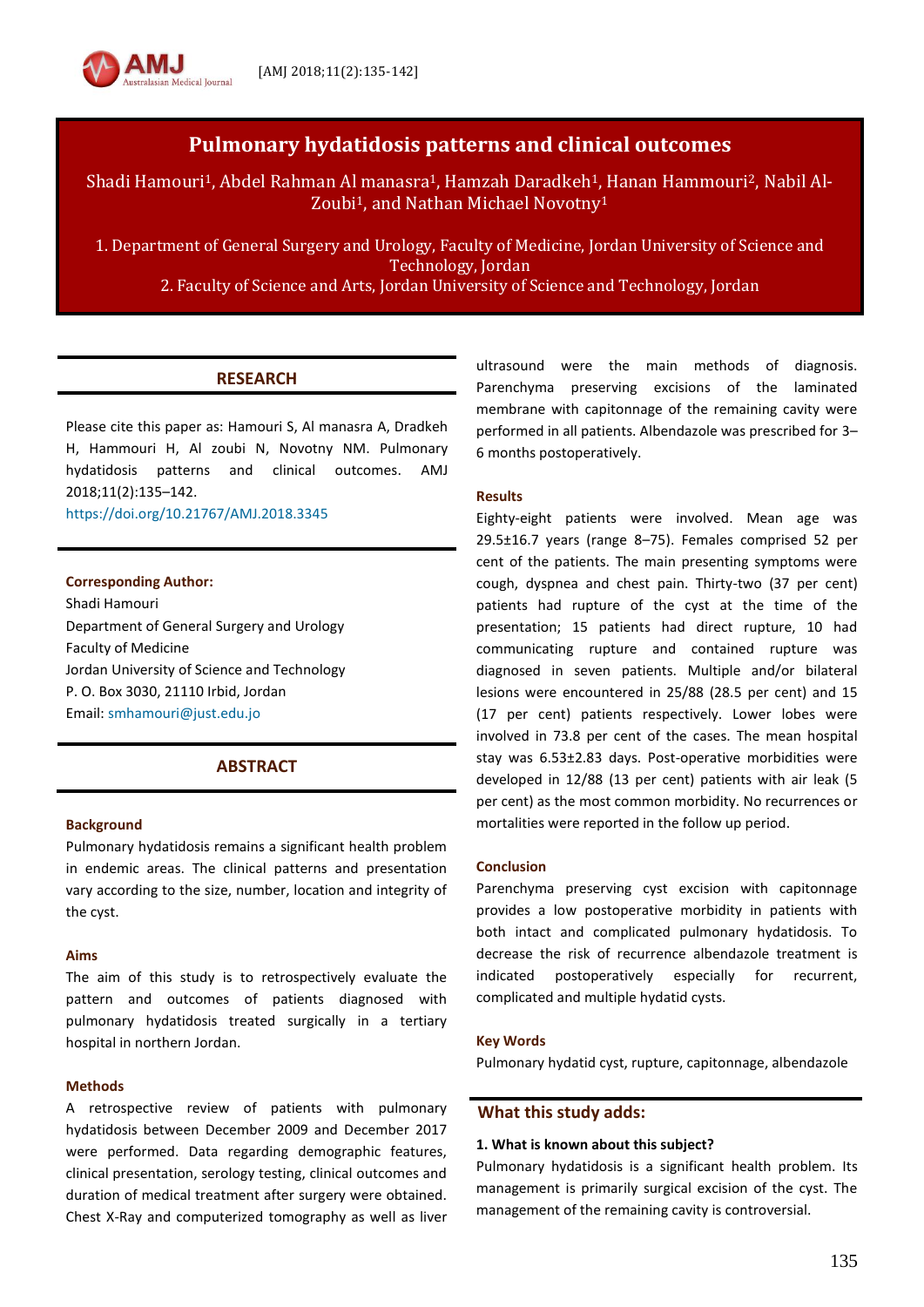

# **2. What new information is offered in this study?**

Excision of the cyst with obliteration of the remaining cavity followed by albendazole treatment is associated with very low post-operative complications and recurrence.

# **3. What are the implications for research, policy, or practice?**

There is a need to conduct a randomized controlled multicentre prospective study to standardize the best surgical method of treatment and duration of medical treatment.

### **Background**

Echinococcosis (Hydatid disease) is an infection caused by the tapeworm *Echinococcus*. *E. granulosus* and *E. multilocularis* are the most common species to cause infection in humans. The disease involves dogs as a definitive host, and sheep as an intermediate host. Man is considered an occasional intermediate host that can be infested by ingesting embryonated eggs. Once an embryo is released, with the aid of its hooklets, it attaches and penetrates the mucosa of the small intestine, and enters mesenteric venules, proceeding into portal circulation where it gets retained in the liver sinusoids. Some embryos bypass liver sinusoids through hepatic veins and inferior vena cava (IVC) into the right heart and finally lungs.<sup>1,2</sup> Occasionally, embryos may travel through intestinal lymphatics into thoracic duct and then to the lungs through the right side of the heart. This explains the predominance of human hydatid disease in liver, followed by lungs as the second most commonly involved organs.<sup>1</sup>

The distribution of hydatid disease is variable between different parts of the world, it is considered a significant public health problem in South America and the Middle East, while the highest prevalence rates (8.7 per cent) have been reported among Mongolian and Kazak pastoralist communities.<sup>2</sup> In Jordan, human cystic echinococcosis is one of the most important endemic infectious diseases.<sup>3</sup>

Clinical manifestations can vary from completely asymptomatic disease to a complex, extensive illness with systemic consequences. The potential severity of the disease pushes endemic countries to prevention by control measures and public education.

The aim of this study is to review our experience in diagnosis and management of pulmonary hydatid disease, with emphasis on surgical technique and clinical outcomes.

### **Method**

This is a retrospective study conducted between December 2009 and December 2017. This study was approved by the ethics committee at our institution and patients' confidentiality was protected in accordance with declaration of Helsinki provisions. Patients included were managed at King Abdullah University Hospital. The hospital database was searched for lung hydatid disease during this period. Medical records of affected patients were reviewed. Data regarding demographic features, clinical presentation, serology testing, clinical outcomes (hospital stay, surgery complications and recurrence) and duration of medical prophylaxis after surgery were obtained. We also reviewed radiologic characteristics of the disease to record variance in cyst size, number, location and integrity at the time of diagnosis.

Prior to surgery, hematology and biochemical tests, including kidney (KFT) and liver function (LFT) assessment as well as complete blood count (CBC) including peripheral eosinophils count were routinely performed. IgG enzymelinked immunosorbent assay ELISA test was checked and a plain chest radiography (CXR) with Computerized tomographic scan (CT) was obtained for all patients, too. Ultrasound of the abdomen or inclusion of the upper abdomen in the performed CT of the chest is done in all patients to rule out liver involvement.

Although hydatid cyst can be suspected based on CXR (Figure 1), our standard radiological investigation to illustrate the findings was CT of the chest. Findings suggestive of lung hydatid disease included multiple or solitary rounded cystic lesions, predominantly found in lower lobes, with hypodense content relative to the capsule (Figure 2A). The identification of air-fluid level within cavity and collapsed laminated layers was consistent with direct intrabronchial or intrapleural rupture of hydatid cyst (Figure 2B). The 'water lily' sign of endocyst membrane floating on top of fluid -due to collapse of endocyst and partial drainage of fluid- was also seen in cases with suspected cyst rupture. Moreover, a cyst-bronchial communication was suggestive of endobronchial rupture, especially if associated with coughing up the laminated membrane.

The standard treatment for pulmonary hydatidosis was surgical excision. The procedure plan and selection relied on the size, rupture, multiplicity and bilaterality of the cysts as well as the presence of lung parenchyma destruction. When a patient had bilateral cysts, we performed a staged excision with 6–8 weeks, starting with the side that contains the large cyst or a non-complicated cyst. In patients with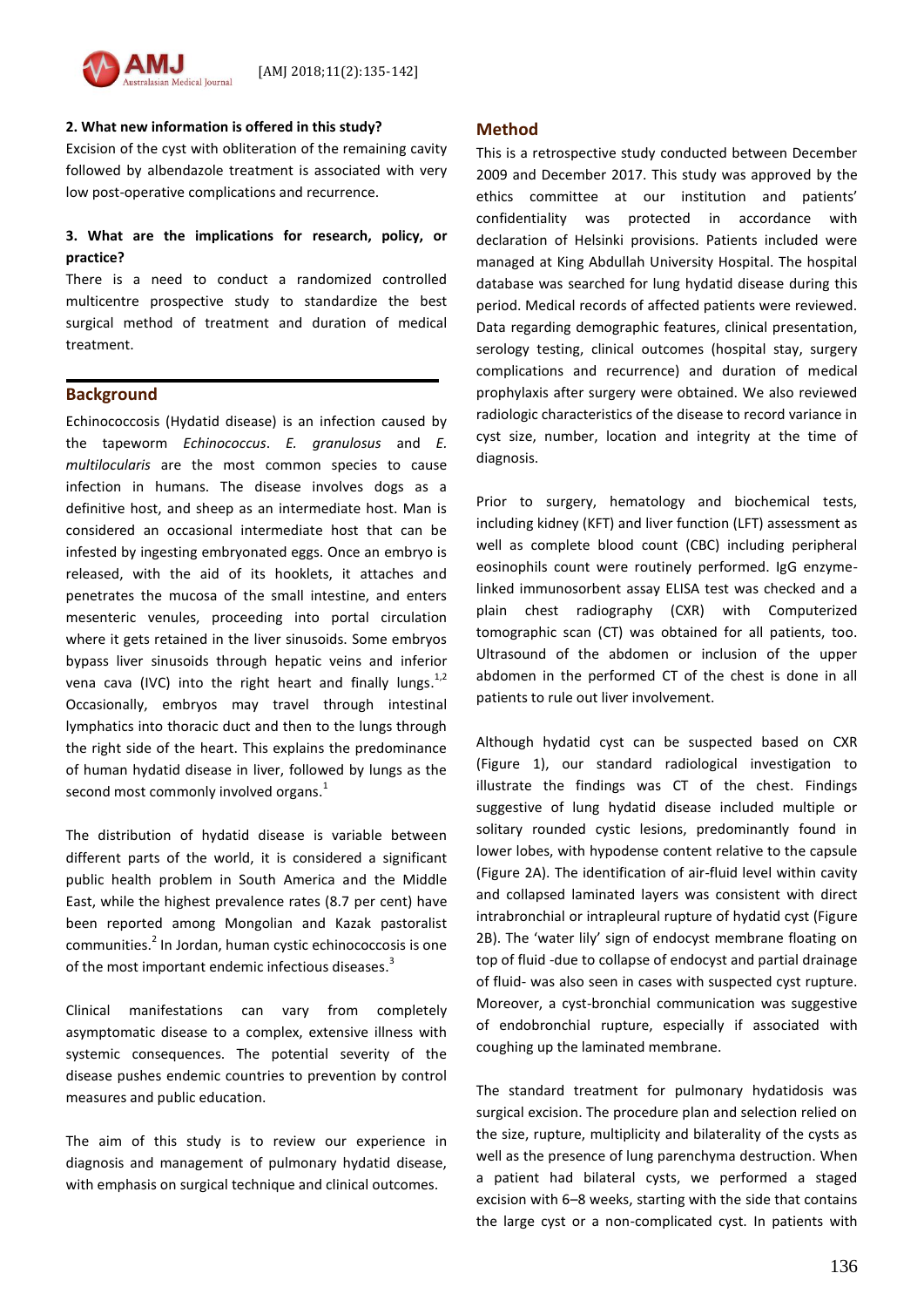

multi-organ involvement our strategy was to treat the lesions of the lungs first followed by the other sites in a separate surgical session. All efforts were made to preserve as much as we can of the lung parenchyma and to obliterate the residual cavity. All procedures were done under general anesthesia with double lumen intubation. After a muscle sparing anterolateral thoracotomy incision, the chest is entered, then the cyst is identified, the field is protected and packed with multiple impregnated pads with a scolicidal agent (hypertonic saline 10 per cent or povidone-iodine 10 per cent). Most of the intact cysts can be easily enucleated. The enucleation procedure involves opening of the pericystic membrane and then dissection gently around the laminated membrane to deliver the intact laminated membrane with assistance of positive pressure ventilation and surgeon's fingers (Figure 3). In cases of huge cysts, ruptured cysts, deep seated cysts in the lung parenchyma and tense cysts with pending rupture we open the pericystic membrane and then we aspirate all of the fluid contents of the laminated membrane, after that the laminated membrane will be removed making every effort to prevent spillage of the fluid. The residual space is dealt with after Allende and Lange technique $^1$  that is closure of the major air leak sites separately and then capitonnage of the whole cavity using PDS 4/0 or 3/0 sutures (Figure 4A and 4B). After testing for air leak sites and closing them, a chest tube is inserted and the chest cavity is closed. There was no anatomical resection for any patient in this series.

To decrease the risk of recurrence patients were usually started on albendazole (antiparasitic agent), 10- 15mg/kg/day divided in two doses with a maximum dose of 800mg/day, started either in the immediate postoperative period to avoid the incidence of cyst rupture if the patient has intact cyst  $^4$  or at the time of diagnosis if the patient has an already ruptured cyst. The treatment continued for three months after operation in patients with intact pulmonary cyst, and for six months in patients with ruptured, recurrent, multiple or multi-organ hydatid disease.

We followed our patients after surgery monthly for the first 6 months. During follow up, a clinical, biochemical (CBC and LFT) as well as radiological evaluation by (CXR) is performed. After that annual follow up visits were arranged.

#### **Statistical analysis**

Data were expressed as mean and range for continuous data. Statistical analysis was performed using JMP®13 software. P value less than 0.05 was considered statistically significant.

### **Results**

Over the eight-year study period, 593 patients underwent thoracotomy at our center, 88/593 had pulmonary hydatid disease, confirmed by gross inspection during surgery or by histopathology, or by both. All surgeries were performed by a single surgeon. Forty-six patients were females, with male: female ratio of 1:1.1. Mean age was 29.5 years (range 8–75 years). Lung hydatid cysts were incidentally discovered in 24 per cent (21/88) of subjects. Symptomatic patients presented mainly with cough (43 per cent), in which it was the only presenting symptom (22 per cent) or combined with other symptoms (21 per cent). Other presenting symptoms were shortness of breath (19 per cent) and, or chest pain (14 per cent). Table 1 summarizes clinical and demographic features of study patients.

Based on radiologic findings, 17 per cent of patients' lung lesions were bilateral. About one third (30 per cent) of patients had extra pulmonary involvement. The most commonly involved extra thoracic organ was liver (26 per cent), followed by spleen (3 per cent). CT scan was highly suggestive of ruptured lung cyst in 37 per cent of cases. Table 2 demonstrates the main cyst characteristics.

In our series, 32/88 (37 per cent) patients presented with ruptured cyst, of those, the most common was into the pleural cavity (15/32, 47 per cent). Those patients presented with pleural effusion, pneumothorax or hydropneumothorax with all consecutive symptoms and signs. The other type of rupture was into the endobronchial system which occurred in 10 patients who presented with cough of salty watery material, hemoptysis and even coughing up the whole laminated membrane in two patients, complete radiological disappearance of the cyst and the cavity was evident in one of them. The remaining patients got a contained rupture. All of these ruptures occurred spontaneously except one patient who had an iatrogenic rupture into the pleural cavity, this took place after a transthoracic CT guided biopsy of a thick wall lesion for suspected malignancy. This was the only patient in our study who developed anaphylaxis and was ultimately treated successfully.

Clinical outcomes, including duration of hospital stay, postoperative complications and disease recurrence on follow up are summarized in Table 3. Twelve patients (13 per cent) developed postoperative complications. The most common postoperative morbidity (5 per cent) was prolonged air leaks (more than seven days). Other rare complications like pneumothorax or surgical emphysema were noted after removal of the chest tube. Most of those patients had been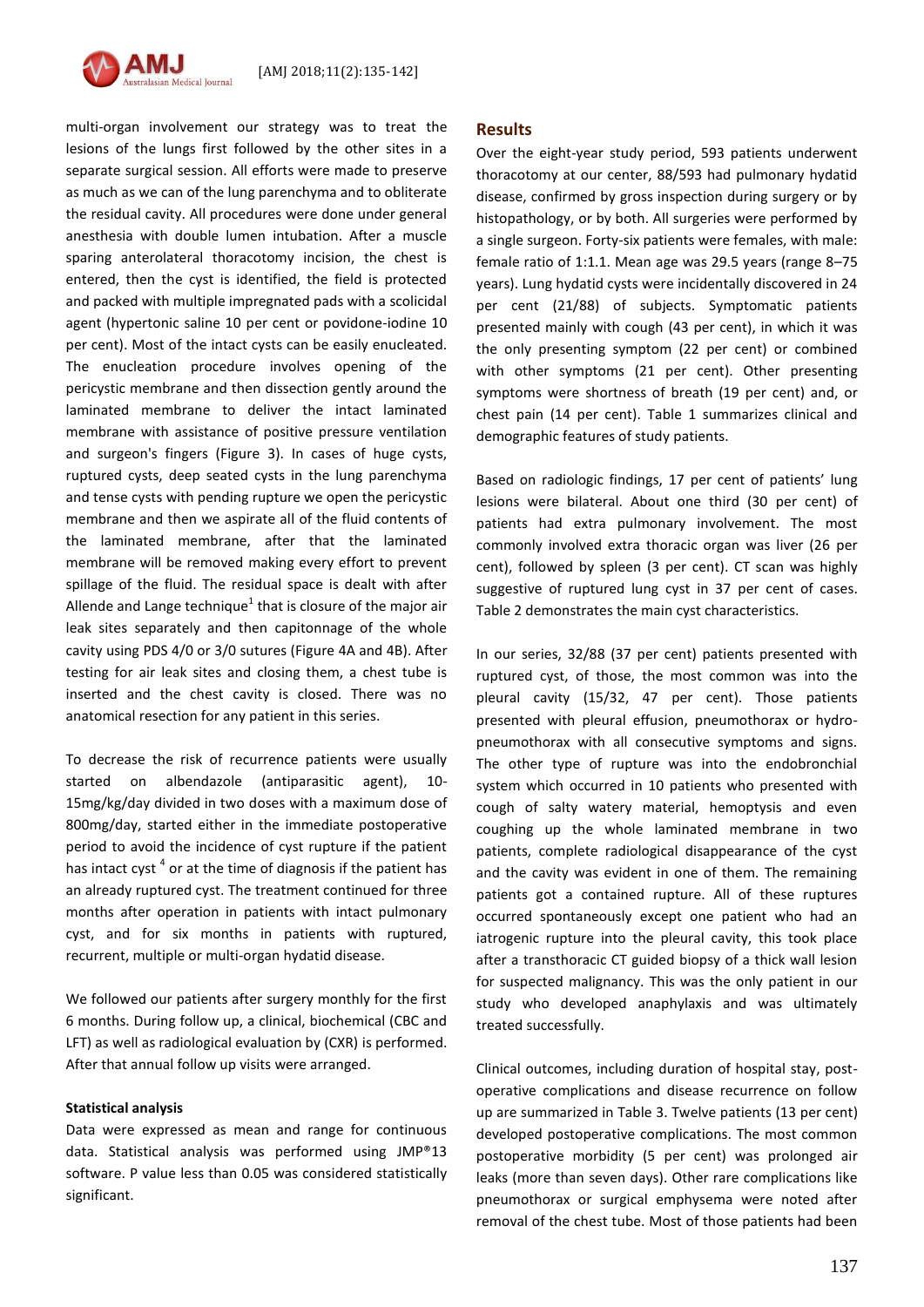

treated conservatively either by keeping the chest tube for a longer period or re-insertion of a chest tube (only in three patients). Four (5 per cent) patients underwent re-operation (1 for empyema thoracis, 1 for postoperative bleeding, and 2 for prolonged air leaks).

One patient developed hemoptysis three months after surgery, likely secondary to infection at the site of surgery. A CT showed a persistent cavity at the site of surgery. Bleeding was controlled by angiographic embolization of the feeding vessel. Nine patients (10 per cent) of the study group were operated previously in other centers underwent re-operation due to recurrence. Most of them had a history of rupture prior to the first surgery. There was no recurrence and no mortality in this study during the follow up period.

Statistical analysis showed that there was no significant correlation between age, gender, size, and involved lobes with the post-operative complications and duration of the hospital stay. In addition, there was no statistically significant correlation between the cyst rupture and postoperative complication or hospital stay (p value 0.17 and 0.15 respectively).

### **Discussion**

Cystic echinococcosis is a globally distributed illness with high prevalence in the countries of northern Africa, southern and eastern Europe, the southern tip of South America, and the eastern part of the Mediterranean region, including Jordan.<sup>5</sup>

Multiple studies from Jordan have estimated an overall mean annual surgical incidence (MASI) of about 2.3–2.9 per 100,000 inhabitants.<sup>6</sup> With a higher incidence in the more rural eastern and south-western governorates. The highest calculated relative surgical index (RSI) was 3.4 among cases originated from the southern region.<sup>7</sup> The lungs were the second most commonly involved organ (12 per cent of surgical cases), exceeded only by the liver.<sup>6</sup>

The exact prevalence of hydatid disease is our country is still unclear. Calculating the prevalence does not correspond with this study design, and requires further investigation.

The symptomatic pulmonary hydatid disease commonly presents with cough either due to cyst compression effect or direct endobronchial rupture, shortness of breath and or chest pain. However, less common presentations have been encountered in our population, including hemoptysis, and sinus discharge. The mechanism of hemoptysis may be due to pressure erosion of a bronchus or an obstructive effect with bronchial infection.<sup>8</sup> One patient with a previous history of intra-pleural rupture of lung hydatid cyst came back a few years after with a sinus opening at the scar of chest tube insertion site. CT scan showed disease recurrence with multiple cysts, one of them penetrated the intercostal muscles to drain as a sinus on the chest wall.

Multiple reports demonstrated that the right lung is more commonly involved than left lung, especially the inferior lobe,<sup>9,10</sup> which can be attributed to the rich blood circulation of this area.<sup>11</sup> In our series, left lung was involved in 56 per cent (41/73) of patients with unilateral lung disease. Cysts occupied the lower lung lobes in 73.8 per cent of them.

Although the open surgical technique is still the standard of care in the management of hydatid cyst, there are increasing numbers of surgeons who treat pulmonary hydatidosis with video-assisted thoracoscopic (VATS) technique.<sup>12</sup> VATS can be used for ruptured cysts as well as intact cyst. Alpay and colleagues have suggested that VATS is best for non-recurrent single lesions that are peripherally located and not less than 2cm or more than 10cm in diameter. <sup>13</sup> Cysts that are smaller than 2cm are not considered for VATS due difficulty to locate it within the lung parenchyma especially if it is deeply seated.<sup>13</sup> Moreover, all of these small lesions are considered for medical treatment before considering surgery. Strong evidence (randomized-controlled studies) to support the advantage of VATS for treatment of hydatid cyst over the standard conventional open technique is still lacking. In addition, many of our patients had either centrally located or multiple ipsilateral cysts, which contributed to our selection of open technique as a standard of care for pulmonary hydatidosis. The Puncture, Aspiration, Injection and Reaspiration (PAIR) procedure was avoided in the pulmonary hydatidosis since it carries a high risk of rupture and contamination.<sup>13</sup>

The obliteration of the post cyst resection cavity (capitonnage) is controversial.<sup>14</sup> Some reports including most of large series advocated the use of cappitannage as part of the procedure to reduce the risk of prolonged air leak, development of empyema and residual space and therefore the hospital stay.<sup>15,16</sup> This is also shown in our series as more than 70 per cent of the patients were discharged home before the  $7<sup>th</sup>$  postoperative day. In some reports capitonnage was not part of treatment.<sup>17</sup> other surgeons argued against capitonnage as they believed it added no benefit and increased complications such as atelectasis. 18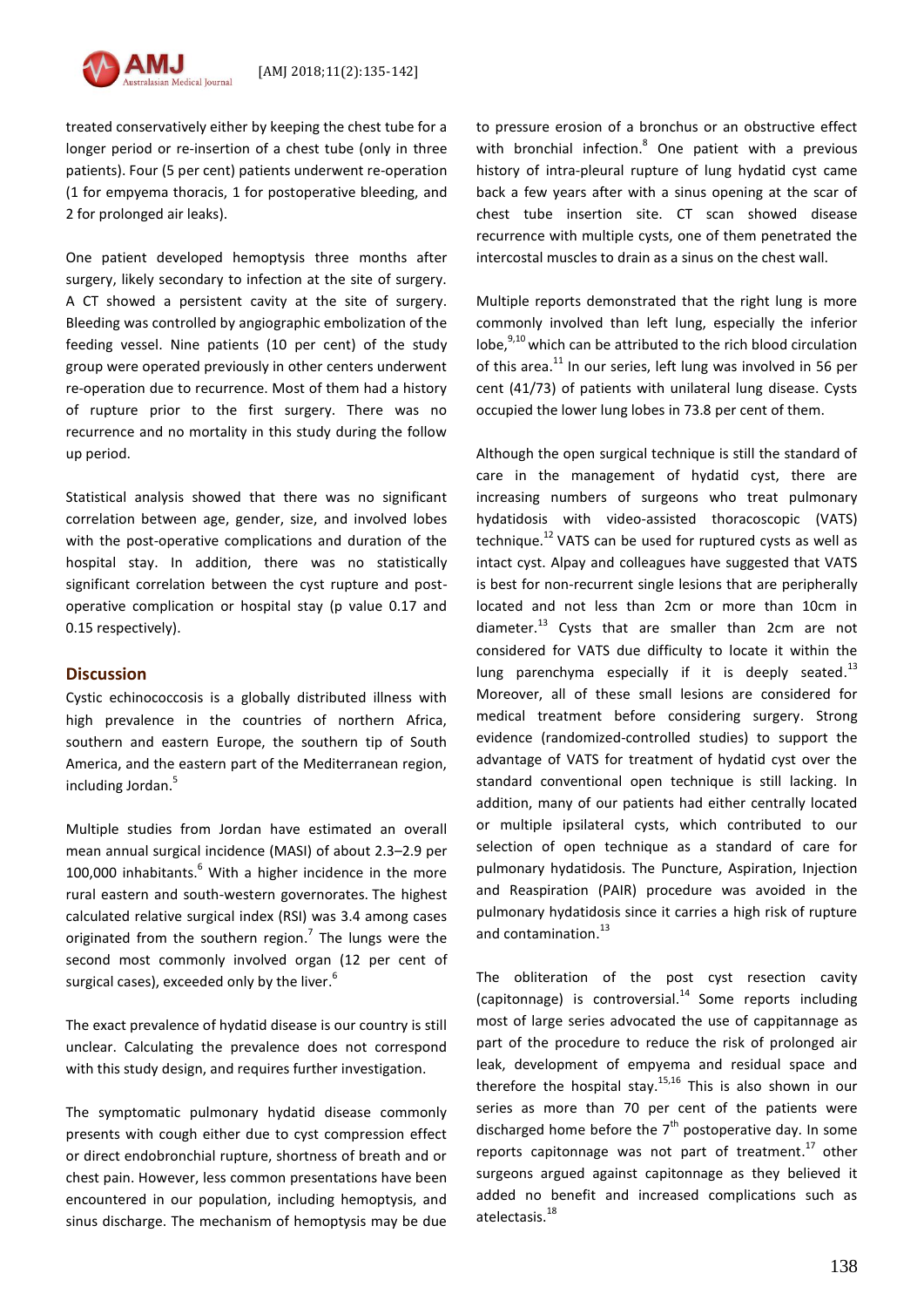The commonest post-operative complication that was associated the extra days in-hospital was air leak. We believe that capitonnage may be of added value in reducing the risk of post-operative air leaks especially if it is performed in a non-infected or severely inflamed pericystic lung parenchyma.<sup>19</sup>

Rupture of the pulmonary hydatid cyst is considered the most common complication and it is strongly related to the size of the lesion and the increment in the intraluminal pressure of the cyst. In one study, it complicated 49 per cent of the cases.<sup>20</sup> The rupture of the cyst can be divided into three clinical subtypes:<sup>21</sup> 1. Contained rupture in which the laminated membrane is ruptured while the pericyst is intact, 2. Communicating rupture that includes rupture of the laminated membrane and the pericyst is perforated by a bronchiole or bronchi. This type of rupture is associated with coughing up a salty watery material and associated with endobronchial spread of the disease. 3. Direct rupture that composed of opening of both the laminated membrane and the pericyst into the pleural cavity. The sequence of this rupture includes anaphylaxis, pleural spread of the disease and it may be associated with high recurrence rate of the disease.

Although some studies showed a higher postoperative morbidity and mortality in ruptured cysts, <sup>22</sup> Our study showed no correlation.

Our study is retrospective in nature and subject to all the limitations inherent to that method of analysis. In spite of these limitations, we analyzed patterns and clinical outcomes of pulmonary hydatid disease in our population with attention to the surgical technique and its outcome as well as the types of cyst ruptures. This study is, to date, the largest volume study investigating lung hydatid disease in Jordan.

### **Conclusion**

Surgical treatment should be the primary option for pulmonary hydatidosis. Parenchyma preserving cyst excision with capitonnage provides a low postoperative morbidity in patients with both intact and complicated pulmonary hydatidosis mainly prolonged air leak and secondary infection. To decrease the risk of recurrence albendazole treatment is indicated postoperatively especially for recurrent, complicated, multiple and multiorgan hydatid cysts.

### **References**

- 1. Dougusoy I. Management of Hydatid Cyst in: Kenneth L. Franco, Joe Putnam (eds.) Advanced Therapy in Thoracic Surgery,  $2^{nd}$  edition, PMPH, USA; 2005.p.241-250.
- 2. Wang GZ, Feng XH, Chu XD, et al. Epidemiological study on human echinococcosis in Hobukesar Mongolian autonomous county of Xinjiang. Chin J Endemiol. 2009;28:214.
- 3. Kamhawi SK, Abdel-Hafez SA. Kamhawi Cystic echinococcosis in the Levant Countries (Jordan, Palestinian Autonomy, Israel, Syria and Lebanon) Adersen H, Kachani M, Mouhelli FL (Eds.), Compendium on cystic echinococcosis in Africa and Middle Eastern Countries with Special Reference to Morocco, Brigham Young University, Provo UT; 1997, p. 292–316.
- 4. Usluer O, Kaya SO, Samancilar O, et al. The effect of preoperative albendazole treatment on the cuticular membranes of pulmonary hydatid cysts: should it be administered preoperatively? Kardiochir Torakochirurgia Pol. 2014;11(1):26–29. doi:10.5114/kitp.2014.41926.
- 5. WHO fact sheets, available on [http://www.who.int/mediacentre/factsheets/fs377/en/,](http://www.who.int/mediacentre/factsheets/fs377/en/) accessed on 28.01.2018
- 6. Kamhawi S, Hijjawi N, Abu-Gazaleh A, et al. Prevalence of hydatid cysts in livestock from five regions of Jordan. Ann Trop Med Parasitol. 1995;89(6):621–629.
- 7. Al-Qaoud KM, Craig PS, Abdel-Hafez SK. Retrospective surgical incidence and case distribution of cystic echinococcosis in Jordan between 1994 and 2000. Acta Trop. 2003;87(2):207–214.
- 8. Toleti S, Subbarao M, Dwarabu P. Hydatid disease of the lung presenting with hemoptysis and simulating a lung abscess. Trop Parasitol. 2012;2(1):69–70. doi:10.4103/2229-5070.97248.
- 9. Bagheri R, Haghi S.Z., Amini M, et al. Pulmonary hydatid cyst: analysis of 1024 cases. Gen Thorac Cardiovasc Surg. 2011;59(2):105–109. [https://doi.org/10.1007/s11748-](https://doi.org/10.1007/s11748-010-0690-z) [010-0690-z](https://doi.org/10.1007/s11748-010-0690-z)
- 10. Sarkar M, Pathania R, Jhobta A, et al. Cystic pulmonary hydatidosis. Lung India. 2016;33(2):179–191. doi:10.4103/0970-2113.177449.
- 11. Pirmoazen N, Saidi F, Ahmadi Z, et al. The surgical management of complicated pulmonary hydatid cysts. Med J Islam Repub Iran. 2004;18(1):1–5.
- 12. Alpay L, Lacin T, Ocakcioglu I, et al. Is Video-assisted thoracoscopic surgery adequate in treatment of pulmonary hydatidosis? Ann Thorac Surg. 2015;100(1):258–262.

<https://doi.org/10.1016/j.athoracsur.2015.03.011>

13. Pawłowski Z, Eckert Z, Vuitton D, et al. Echinococcosis in humans: clinical aspects, diagnosis and treatment. In: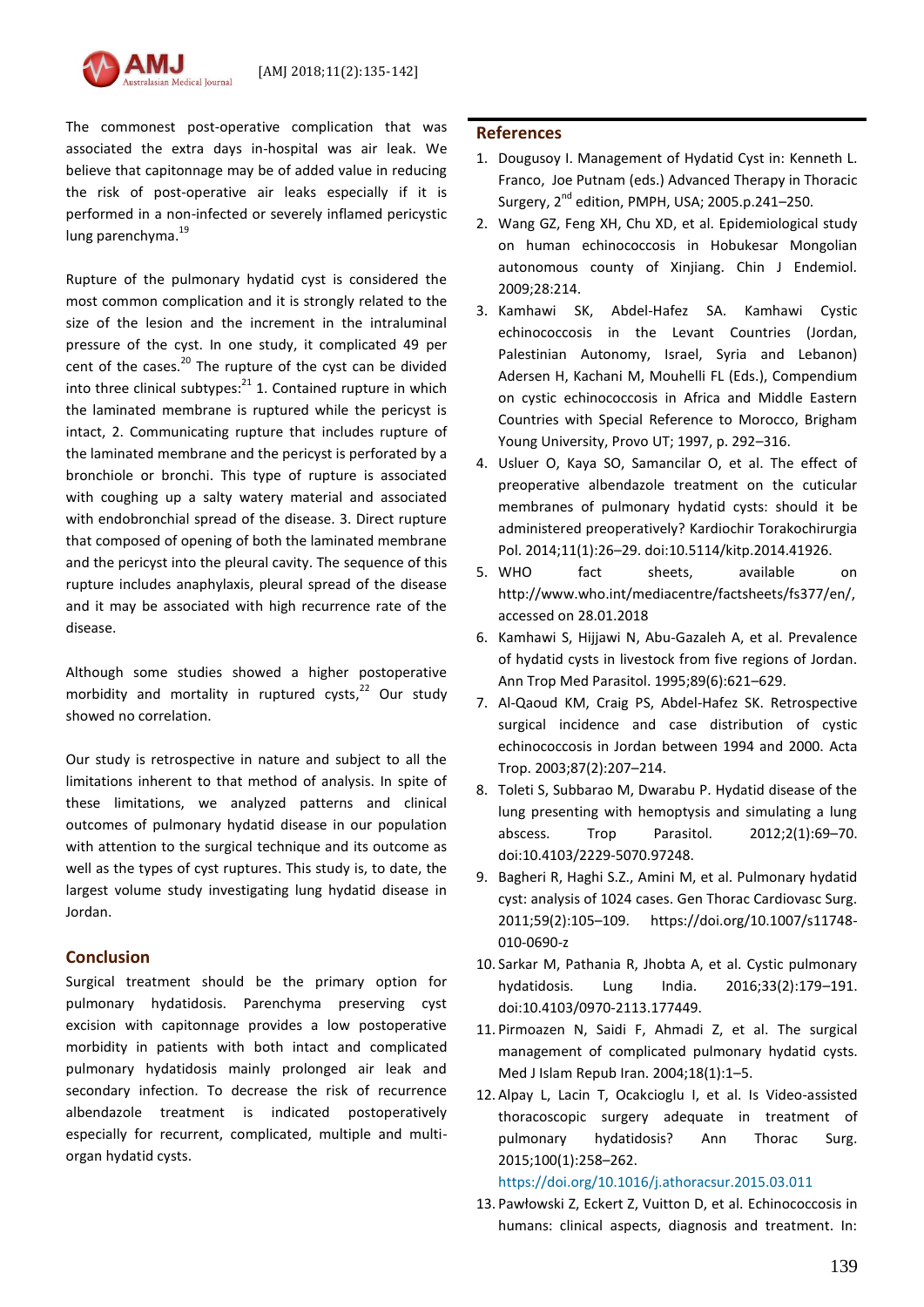

WHO/OIE Manual on Echinococcosis in Humans and Animals, Eckert J, Gemmell MA, Meslin FX, Pawlowski Z (Eds), Office International des E 'pizooties, Paris 2001. p.43.

- 14. Halezeroglu S, Okur E, Tanyü MO. Surgical Management for Hydatid Disease. Thorac Surg Clin. 2012;22(3):375– 85[. https://doi.org/10.1016/j.thorsurg.2012.04.004](https://doi.org/10.1016/j.thorsurg.2012.04.004)
- 15. Kosar A, Orki A, Haciibrahimoglu G, et al. Effect of capitonnage and cystotomy on outcome of childhood pulmonary hydatid cysts. J Thorac Cardiovasc Surg 2006;132:560–4.
- 16. Doğan R, Yüksel M, Cetin G, et al. Surgical treatment of hydatid cysts of the lung: report on 1055 patients. Thorax. 1989;44(3):192-199. <https://doi.org/10.1136/thx.44.3.192>
- 17. Bagheri R., Haghi SZ, Amini M, et al. Pulmonary hydatid cyst: Analysis of 1024 cases. Gen Thorac Cardiovasc Surg. 2011;59(2):105–109. [https://doi.org/10.1007/s11748-](https://doi.org/10.1007/s11748-010-0690-z) [010-0690-z](https://doi.org/10.1007/s11748-010-0690-z)
- 18.Goni MO, Karim MF, Alam MK, et al. Capitonnage versus non-capitonnage surgery for pulmonary hydatid cyst: A head to head study. J Dhaka Med Coll. 2014;23(1):94– 101.
- 19. [Sayir F,](https://www.ncbi.nlm.nih.gov/pubmed/?term=Sayir%20F%5BAuthor%5D&cauthor=true&cauthor_uid=22328950) [Cobanoğlu U](https://www.ncbi.nlm.nih.gov/pubmed/?term=Cobano%C4%9Flu%20U%5BAuthor%5D&cauthor=true&cauthor_uid=22328950), [Sehitoğulları A](https://www.ncbi.nlm.nih.gov/pubmed/?term=Sehito%C4%9Fullar%C4%B1%20A%5BAuthor%5D&cauthor=true&cauthor_uid=22328950), et al. Our eightyear surgical experience in patients with pulmonary cyst hydatid. [Int J Clin Exp Med.](https://www.ncbi.nlm.nih.gov/pubmed/?term=Our+eight-year+surgical+experience+in+patients+with+pulmonary+cyst+hydatid) 2012;5(1):64–71.
- 20. Turgut AT, Altinok T, Topçu S, et al. Local complications of hydatid disease involving thoracic cavity: Imaging findings. Eur J Radiol. 2009;70:49–56.
- 21. Lewall DB, McCorkell SJ. Rupture of echinococcal cysts: Diagnosis, classification, and clinical implications. AJR Am J Roentgenol. 1986;146:391–4.
- 22. Balci AE, Eren N, Eren Ş, et al. Ruptured hydatid cysts of the lung in children: Clinical review and results of surgery. Ann Thorac Surg. 2002;74:889–892.

### **PEER REVIEW**

Not commissioned. Externally peer reviewed.

### **CONFLICTS OF INTEREST**

The authors declare that they have no competing interests.

### **FUNDING**

None

### **ETHICS COMMITTEE APPROVAL**

Institutional Review Board Committee of Jordan University of Science and Technology approved this study, (Ref number: 75-2018).

**Figure 1: CXR showing bilateral intact huge hydatid cysts**



**Figure 2A: CT scan of the chest showing bilateral intact hydatid cysts**



**Figure 2B: Axial view of endobronchial and intrapleural rupture of a hydatid cyst**

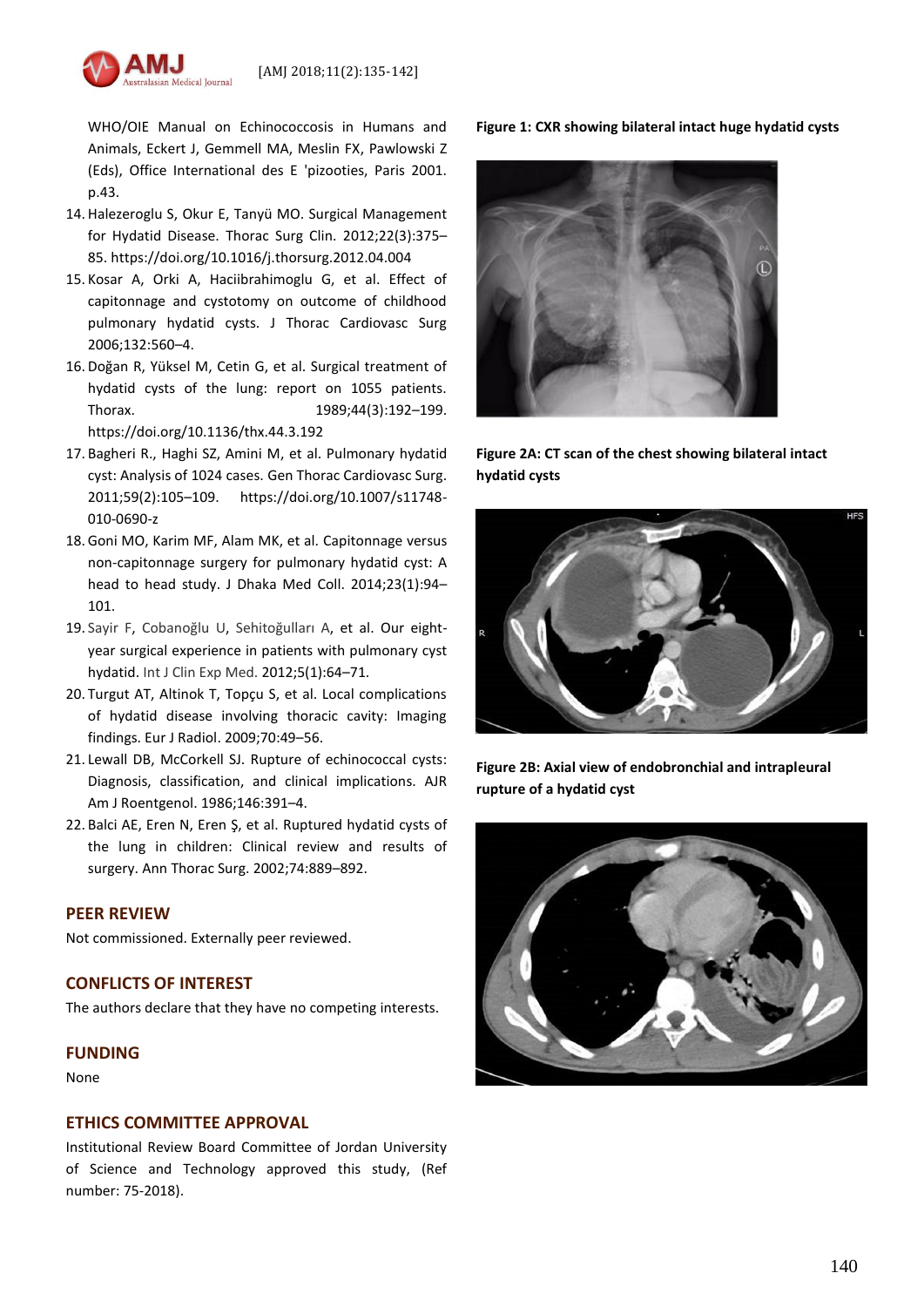

**Figure 3: Removal of the intact cyst with gentle manipulation and assistance of positive pressure ventilation**



**Figure 4A: Illustrating the residual cavity after removal of the hydatid cyst**



**Figure 4B: Showing capitonnage of the residual cavity after removal of hydatid cyst**



**Table 1: Patients' Clinical and Demographic features**

|                                   | <b>Number</b>   | %   |
|-----------------------------------|-----------------|-----|
| Age (years):                      |                 |     |
| Mean:                             | $29.5 \pm 16.7$ |     |
| Range:                            | $8 - 75$        |     |
| Gender                            |                 |     |
| Male:                             | 42              | 48% |
| Female:                           | 46              | 52% |
| <b>Presentation:</b>              |                 |     |
| Asymptomatic                      | 21              | 24% |
| Cough                             | 19              | 22% |
| Shortness of breath               | 17              | 19% |
| Chest pain                        | 12              | 14% |
| Cough with hemoptysis             | 7               | 8%  |
| with<br>Cough<br>watery<br>sputum |                 |     |
| production and dyspnea            | 5               | 6%  |
| Cough and fever                   | 3               | 3%  |
| Cough and chest pain              | 2               | 2%  |
| Discharging sinus                 | 1               | 1%  |
| Right upper quadrant pain         | 1               | 1%  |
| ELISA:                            |                 |     |
| Positive                          | 39              | 44% |
| Negative                          | 21              | 24% |
| Unknown                           | 27              | 31% |
| Equivocal                         | 1               | 1%  |
| Peripheral Eosinophilia:          |                 |     |
| Positive                          | 51              | 58% |
| Negative                          | 24              | 27% |
| Unknown                           | 13              | 15% |